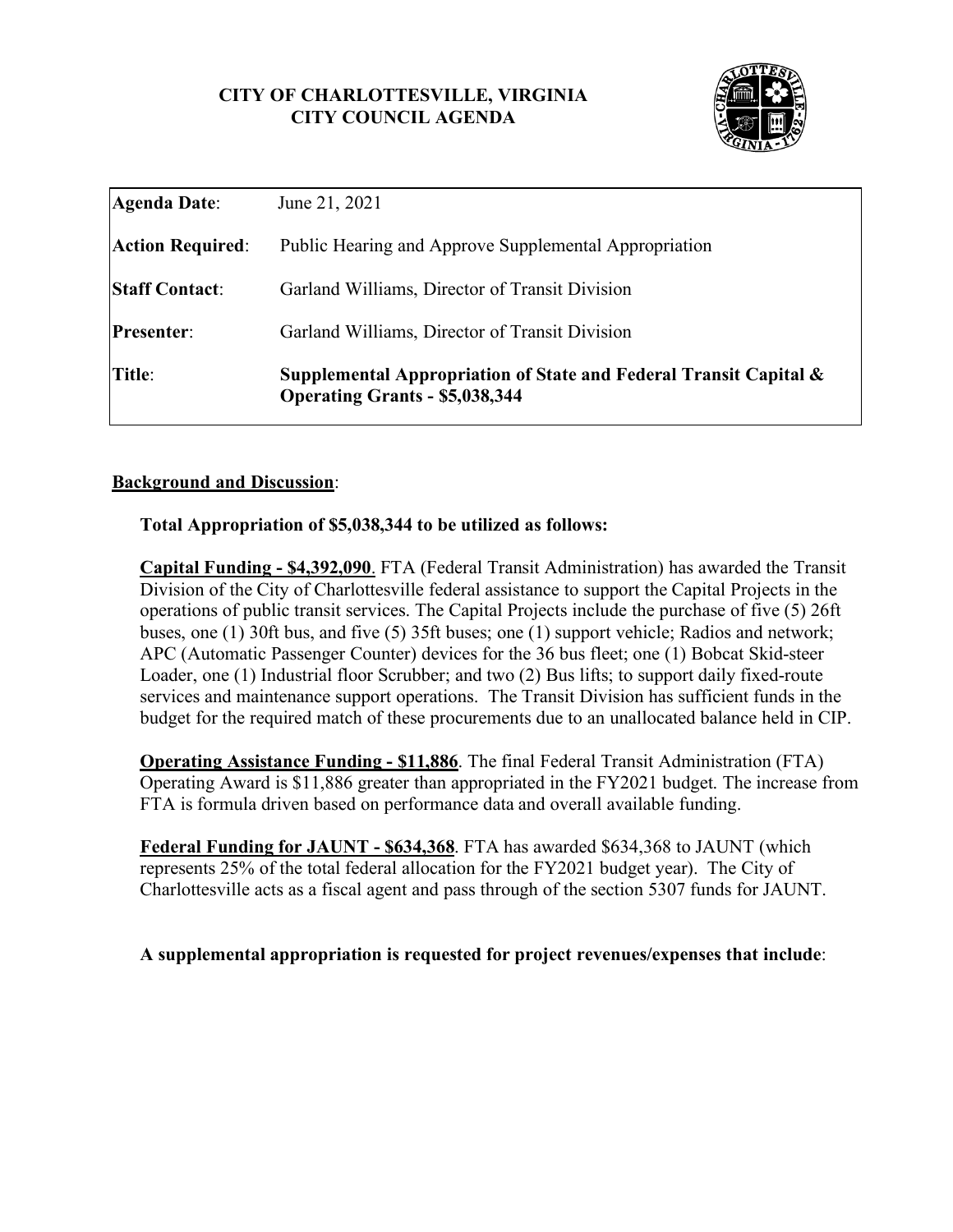| <b>Transit Grant by Type</b>           | <b>FY21 Budget</b> | <b>FY21 Award</b> | <b>FY21 Appropriation</b> |
|----------------------------------------|--------------------|-------------------|---------------------------|
| <b>Federal Operating Assistance</b>    | 1,891,217          | 1,903,103         | 11,886                    |
| <b>TOTAL OPERATING AWARD</b>           | 1,891,217          | 1,903,103         | 11,886                    |
|                                        |                    |                   |                           |
| <b>TOTAL JAUNT(Pass-through Funds)</b> |                    | 634,368.00        | 634,368.00                |
|                                        |                    |                   |                           |
| <b>Federal Capital Award</b>           |                    | 1,756,836         | 1,756,836                 |
| <b>State Capital Award</b>             |                    | 2,459,570         | 2,459,570                 |
| Local CIP match P-00334                |                    | 175,684           | 175,684                   |
| <b>TOTAL CAPITAL AWARD</b>             |                    | 4,392,090         | 4,392,090                 |
|                                        |                    |                   |                           |
| <b>TOTAL APPROPRIATION REQUEST</b>     |                    |                   | 5,038,344.00              |

The City of Charlottesville is responsible for a 50% local match of all Federal Operating funds.

**Community Engagement:** Charlottesville Area Transit utilizes the Metropolitan Planning Organization's Public Participation Plan to fulfill its public engagement requirements. The MPO's PPP includes an opportunity for members of the public to request a public hearing on CAT's Program of Projects. No public hearing was requested through those means. However, due to the amount of change to the Charlottesville Area Transit budget, a public hearing is required prior to appropriation.

**Alignment with City Council's Vision and Priority Areas:** Approval of this agenda item aligns directly with Council's vision for Charlottesville as a Connected Community, where the City is part of a comprehensive transportation system that enables citizens of all ages and incomes to easily navigate our community. It also aligns with Strategic Plan Goal 3: A Beautiful and Sustainable Natural and Built Environment, Objective 3.3 Provide a variety of transportation and mobility options.

**Budget Impact**: There is no impact to the General Fund. Local match requirements for the Operating Assistance will be covered through the previously appropriated City contribution from the General Fund and Albemarle County's contribution. The pass through of grant funds for JAUNT has no budget impact on the General Fund. Local capital contributions are required in the amount of \$175,684. Matching requirements for these funds are four (4) percent and Transit has sufficient funds in the unallocated CIP budget to accommodate this match requirement without additional City funding.

**Recommendation**: Staff recommends approval and appropriation of funds.

**Alternatives**: City Council may choose not to appropriate the match funds. Without this appropriation, CAT will not have reliable equipment to support its operations and provide the level of service depended upon in our community.

**Attachments:** Appropriation resolution